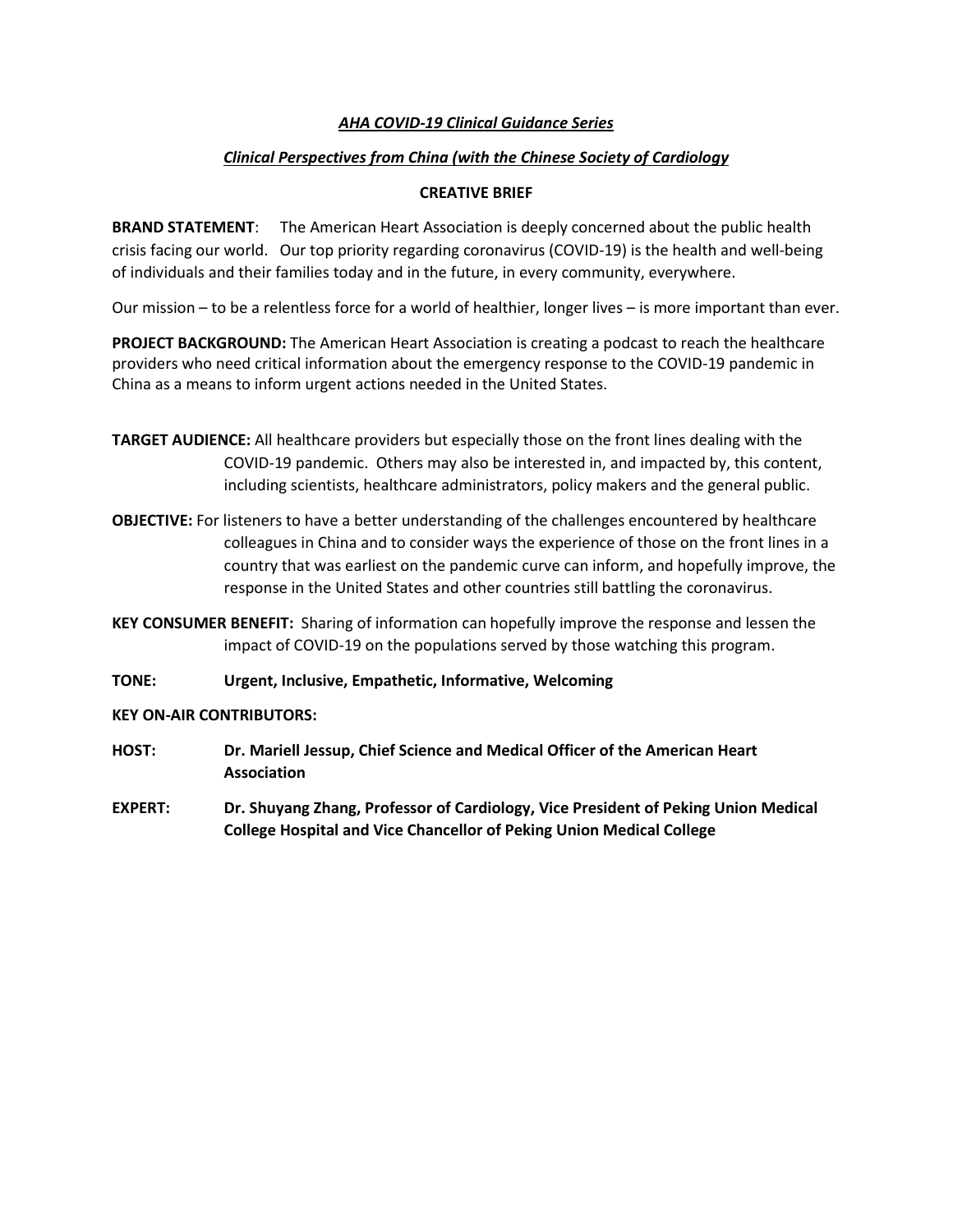### **RUN OF SHOW**

SHOW OPEN (3 MIN) Dr. Mariell Jessup, Chief Science and Medical Officer of the American Heart Association

### **Q &A (15 min)**

GUEST INTRO (30 SEC)

# **Dr. Shuyang Zhang, Professor of Cardiology, Vice President of Peking Union Medical College Hospital and Vice Chancellor of Peking Union Medical College**

- Q:What clinical presentation of the viral infection most surprised you? What is one thing you have learned taking care of these sick patients that you want most to share with doctors around the world?
- A:Well, different doctors may have different opinion. Personally, after discussing with several pulmonologists and ICU doctors, we think the irreversible lung damage when COVID-19 patients have developed to critically ill has shock us. Some patients with hypoxia were treated starting from nasal oxygen, to High flow nasal cannula, non-invasive and invasive mechanical ventilation, and even ECMO within 2-3 weeks from symptom onset. But the progress of lung damage did not stop, and high mortality was observed. One thing to share is self-protection. Don't change your character from doctors to patients. You and other health providers are the mainstay of the country in the era of pandemic.
- Q: We have read the papers coming out of China, and everyone wants to know: is hypertension alone, in the absence of other conditions or in the elderly, an enhanced risk factor for becoming infected?
- A: In the absence of other conditions or in the elderly, there was no direct evidence to suggest hypertension as an independent risk for becoming infected. Hypertension, together with other pre-existing cardiovascular diseases may be a risk for patients developing severe or critically ill.
- Q: Have you learned how to identify the patients who will subsequently develop myocarditis, or lifethreatening arrhythmias?